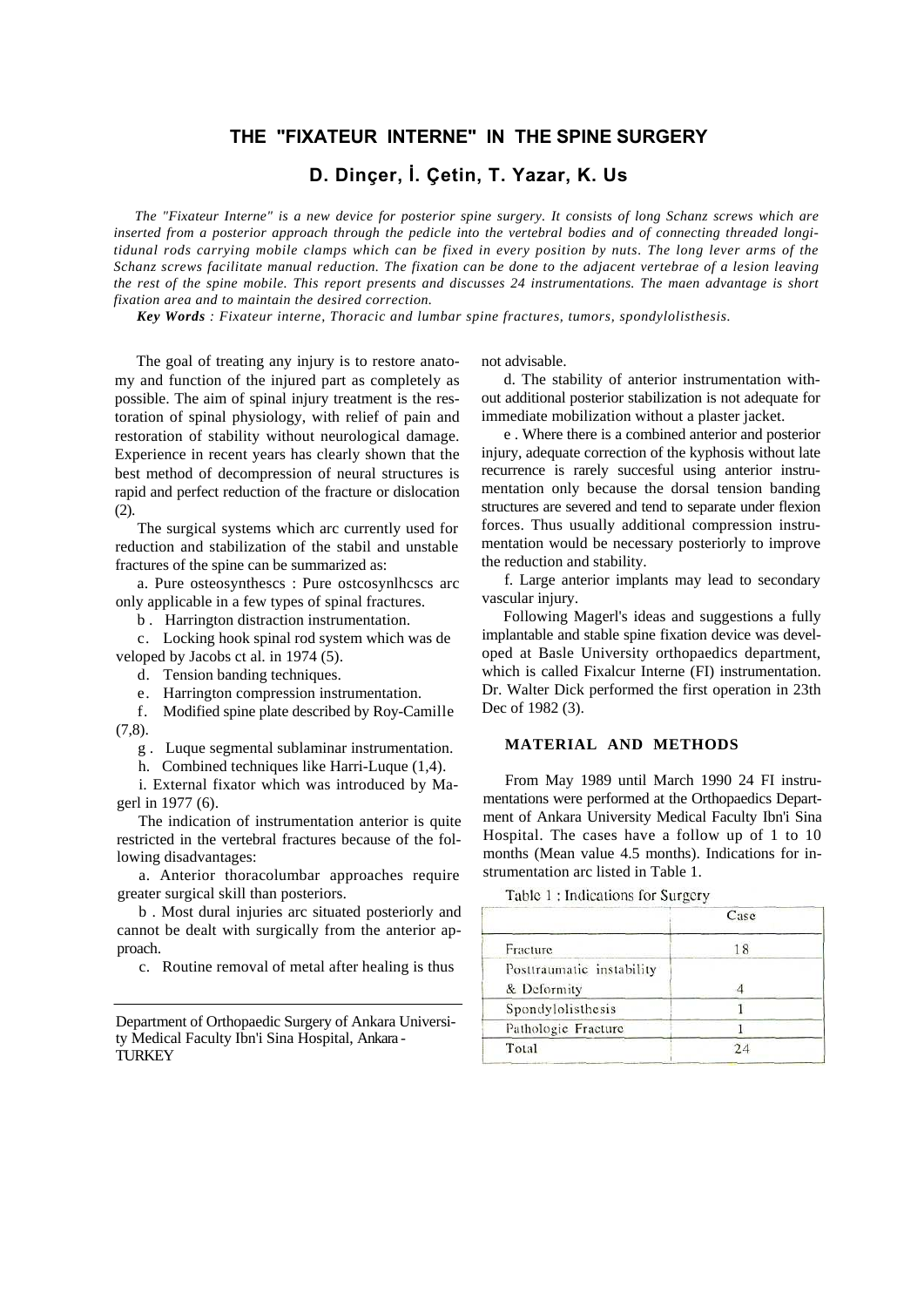There were 14 male and 10 female patients with a mean age of 42,2 years (range 16-63). Mean kyphotic deformity in the 24 cases before operation was 14.9° mean residual kyphosis after instrumentation was 3.6°.

The operative technique is as follows. The patient is positioned in prone position, after general anaesthesia. By the usual midline posterior approach, the lamina and facet joints are prepared open and the transverse processes localized. In lumbar spine, the point of entry is found level to the midline of the transverse process as for laterally as the lateral border of the upper articular process. In the thoracic spine, the entry point is located immediately below the upper facet joint approximately 3 mm lateral to the middle of the joint near to the base of the transverse process. After localization of the entry point, 2 mm K-wires are inserted parallel to the end plates and convergent 10°-15° towards the midline through the pedicles into the vertebral bodies for a depth of 3 cm. after roentgenogram control, the Kwires are replaced by the self-driven manually into the vertebral bodies until their lip lies close to the anterior wall. Forces in every direction can be brought upon the Schanz screws as needed for individual case. The kyphosis is corrected by compressing forcefully the free dorsal ends of the Schanz screws arc spread apart and thus the desired lordosis is achieved. Then the angle between the Schanz screws is fixed by lateral nuts and reduction is completed by distraction with the nuts on the threaded rod until the anatomic height of the vertebral body is restored. After tightening the counternuts, the dorsally protruding parts of the Schanz screws are removed with a special bolt cutter, and the wound is closed.

## **RESULTS**

From May 1989 until March 1990 24 FI instrumentations were performed. The cases followed-up of (1-10) months (Mean value 4.5 months). We performed orthosis post opcrativcly in 2 cases for a period of 3 months. The shortest period of observation is 1 month and the longest 10 months.

| Indications for surgery as follows : |  |  |  |
|--------------------------------------|--|--|--|
|                                      |  |  |  |

|                                          | Case |
|------------------------------------------|------|
| Fracture                                 | 18   |
| Post traumatic instability and deformity |      |
| Spondylolisthesis                        |      |
| Pathologic fracture                      |      |

Fractures : The levels of the 18 instrumented fractures were as follows :

In one of them both L 2 and L3 were affected. The average kyphotic angle of the cases were 11.5° posteopcrativcly and the average kyphotic angle were reduced to -0.75° after the operation.

According to the Frankel classification they had the following distrubition :

| Preoperative | Postoperative |
|--------------|---------------|
|              |               |
|              |               |
|              |               |
|              |               |
|              | $\frac{1}{2}$ |
|              |               |

**Posttraumatic instabilities and deformities**  There were 4 patients in this group, of whom 2 were male and 2 were female. The original trauma had occurred four to twenty four months previously (mean value : 9.5 months). Three of them had undergone prior conservative treatment, one of them had failed posterior surgery (Harrington). The fracture involved were as follows:

| L2 |  |  |  |  |
|----|--|--|--|--|

The average kyphotic deformity angle in these four patients before operation 25° and postopcralively was 10.5°.

**Spondylolisthesis** : In a painful L 5 - S 1 spondylolisthesis case (a female, 53 years old) the instrumentation has been performed. In this case the anterior displacement of L 5 on S 1 was 44%. Reduction was carried out leaving a residual displacement of 38°. The kyphosis angle was -42° preoperatively and -34° postoperatively. The patient is completely painfree.